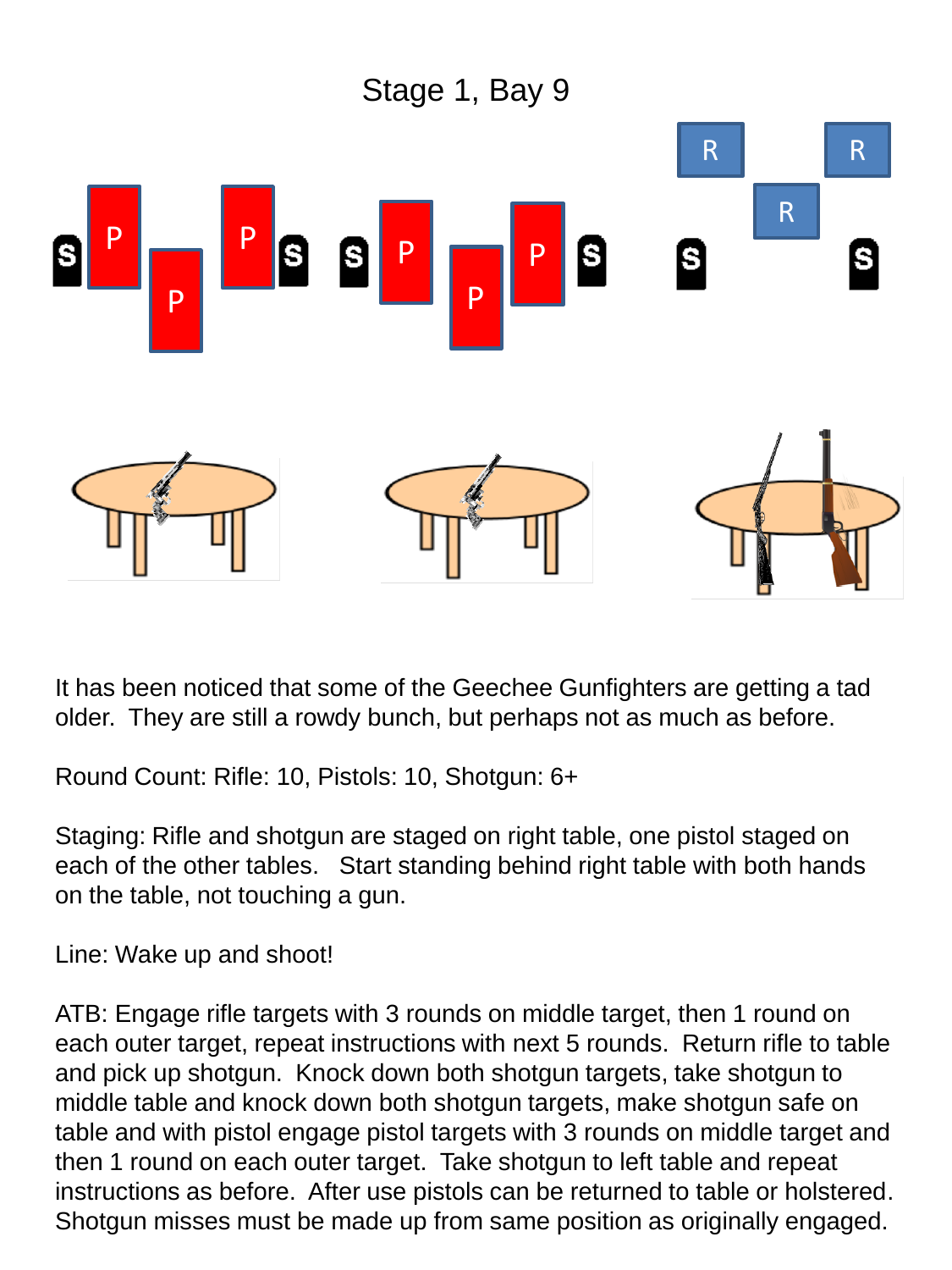

It was just announced that a big spender is buying everyone drinks at the local saloon. You decide you might as well check it out.

Round Count: Rifle: 9, Pistols: 10, Shotgun: 6+

Staging: Rifle staged on right table, shotgun on left table, pistols holstered. Start standing behind left table with both hands holding bottle above table.

Line: It's five o'clock somewhere!

ATB: Place bottle on table and with a pistol, starting on any target, engage pistol targets in a 5 round Nevada sweep. Next, pick up shotgun and knock down both shotgun targets. Take shotgun to middle table and make safe. Next, engage pistol targets as before. Then with shotgun knock down both shotgun targets. Take shotgun to right table and make safe. Next with rifle, starting on any target, engage rifle targets in a 9 round Nevada sweep. Finally, with shotgun knock down both shotgun targets. Shotgun misses must be made up from same position as originally engaged.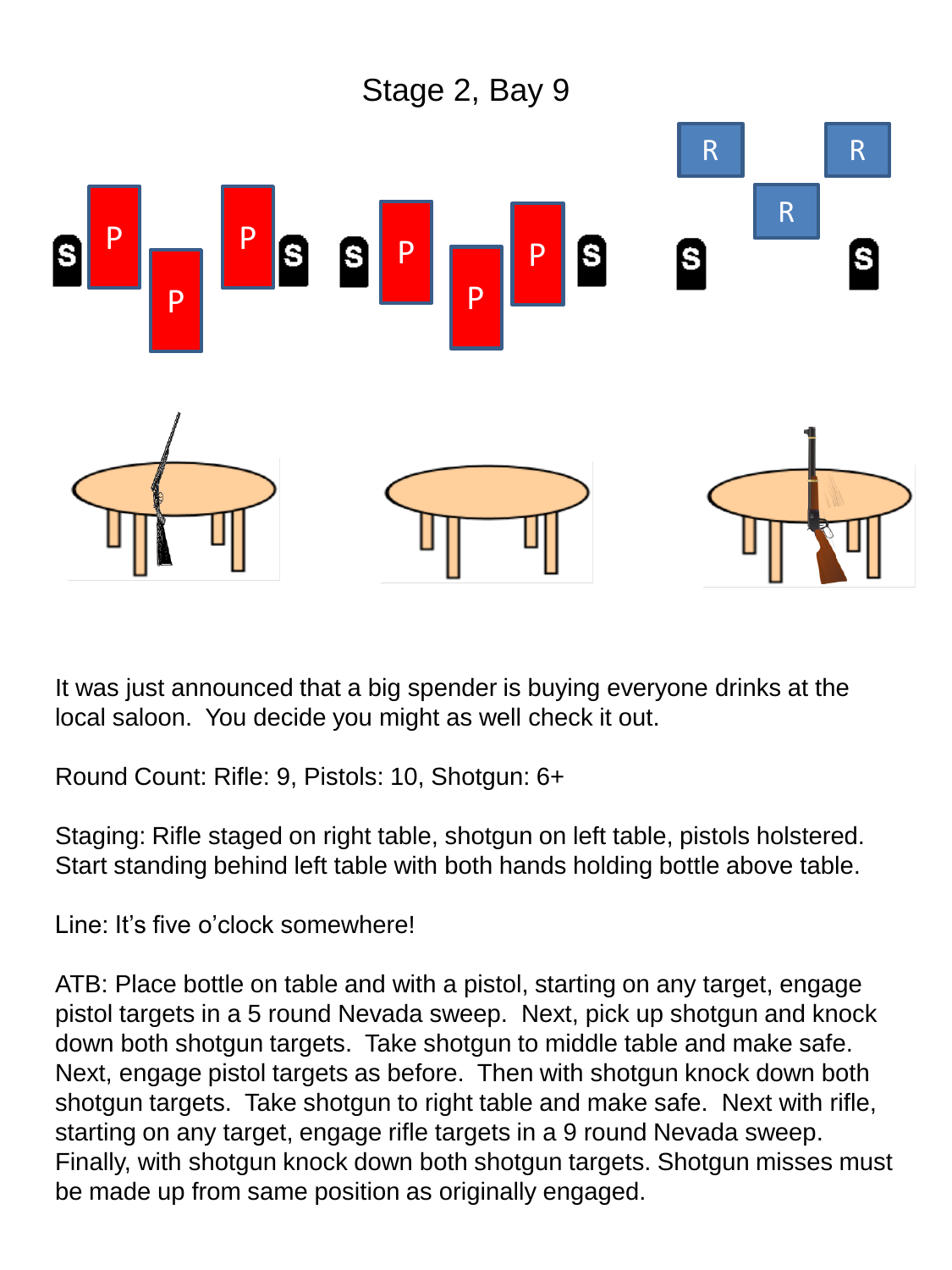

You have hired some new hands for your ranch, but they don't seem very motivated. You keep catching them napping with they should be working.

Round Count: Rifle: 10, Pistols: 10, Shotgun: 2+

Staging: Pistol(s) in hand(s), the other holstered as required. Rifle and shotgun staged on table. Start standing behind table.

Line: Hot lead motivates!

ATB: With first pistol engage the pistol targets with 3 rounds on one target and 2 rounds on the other. Repeat instructions with second pistol. Next with rifle knock down the 5 plates on the star, place any remaining rounds on the dump target. Only a plate left standing on the star will count as a miss. Misses on dump target are, alas, misses. With shotgun knock down the shotgun targets in any order, and you may also engage any plates left on the star.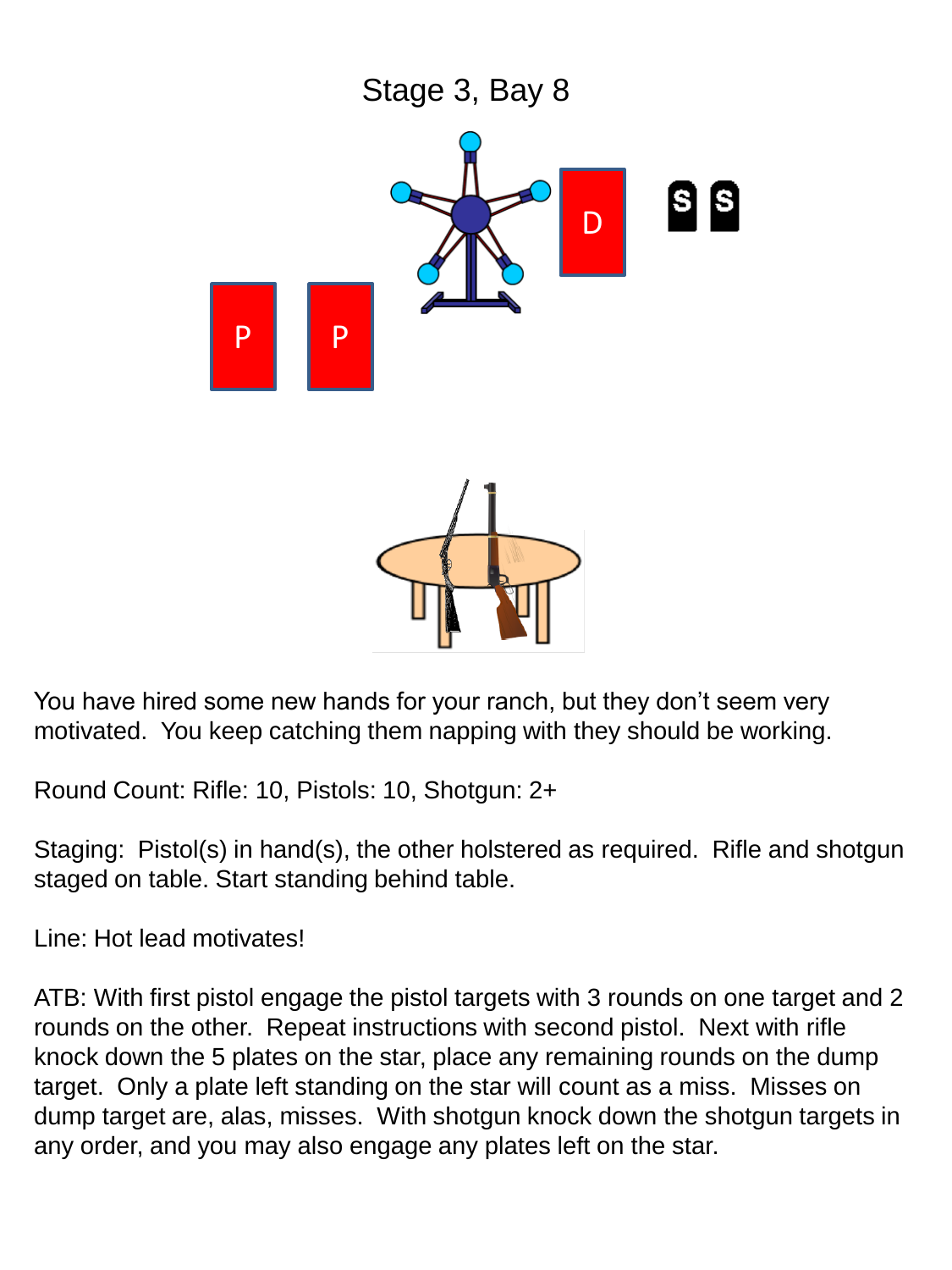

You have discovered that your neighbor has been rustling your cattle, you are not happy about that at all!

Round Count: Rifle: 5, Pistols: 10, Shotgun: 2+

Staging: Pistols holstered, rifle and shotgun staged on table. Start standing behind table, both hands on pistol grips.

Line: Hi neighbor, now die!

ATB: Shooter's choice of gun order, but rifle cannot be last. With pistols, place 5 rounds on each pistol target. With rifle place 5 rounds on the rifle target. With shotgun knock down the two shotgun targets.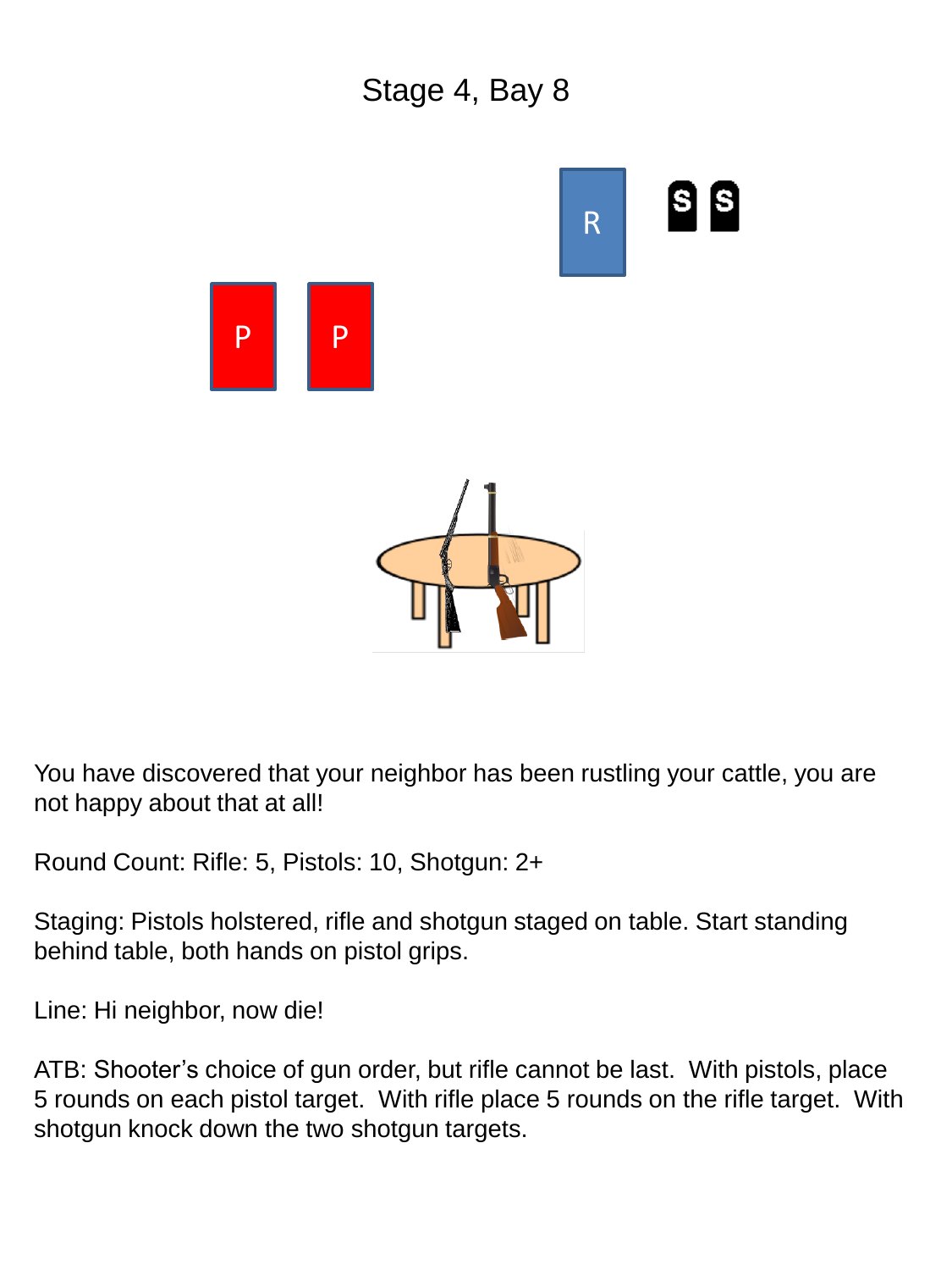

Some of our shooters are noted for being very fast, but sometimes a bit wild.

Round Count: Rifle: 10, Pistols: 10, Shotgun: 4+

Staging: Pistols holstered, rifle staged on middle table, shotgun on right table. Start standing behind either right or left table, both hands on hat.

Line: Full speed is my only speed!

ATB: If starting at left table engage the pistol targets in two sweeps, no double taps, then place one round on each middle target. Move to middle table and engage rifle as per pistols instructions. Move to right table and with shotgun knock down the four shotgun targets in any order.